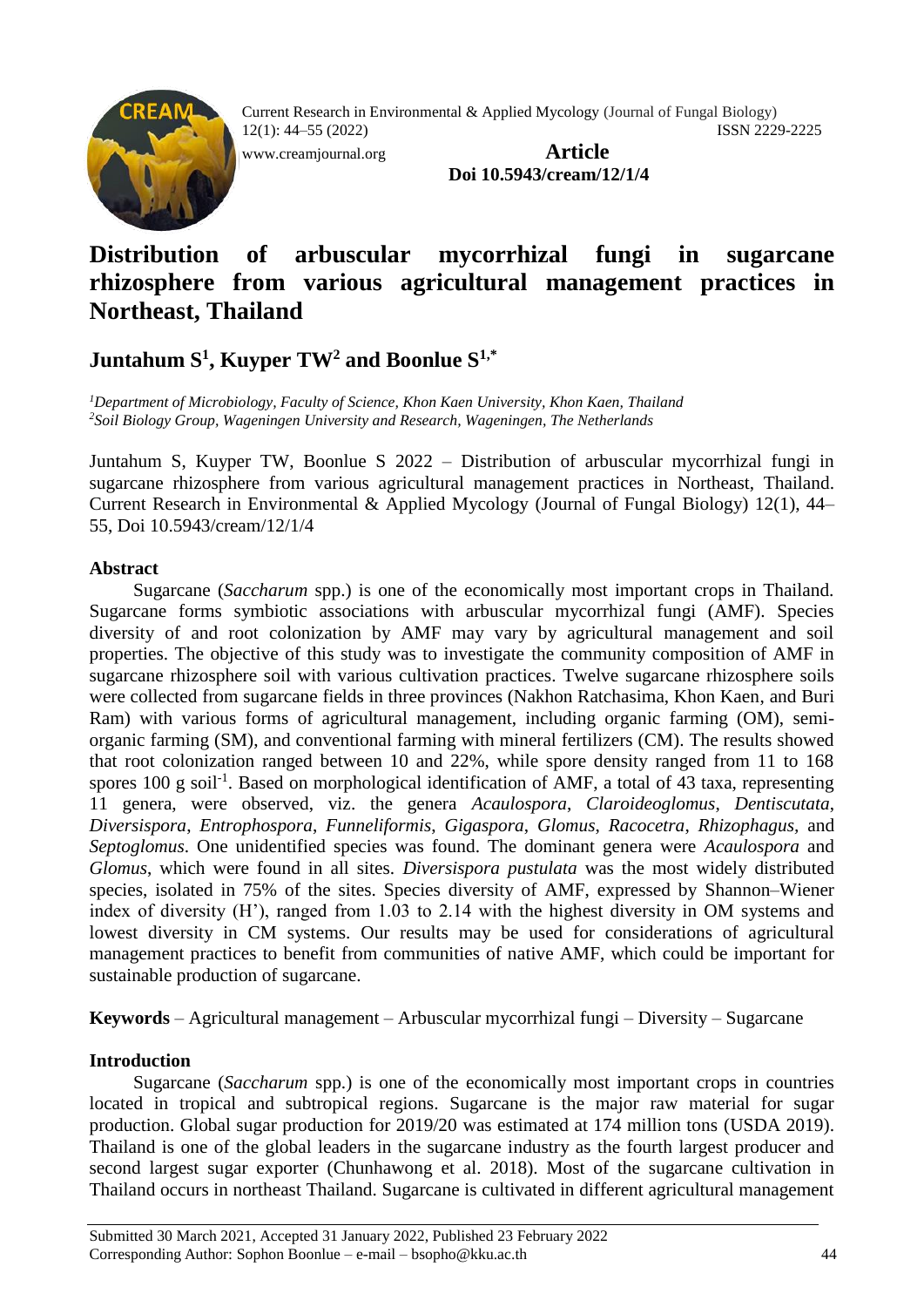systems. Part of sugarcane is grown organically, which is known to have a range of benefits for plants and the environment (Oliveira et al. 2017). On the other hands, some farmers rely on conventional farming with substantial inputs of mineral fertilizers and synthetic biocides which may affect soil microbiota (Hartmann et al. 2015).

Arbuscular mycorrhizal (AM) fungi (phylum Glomeromycota) are a group of important soil microorganisms. AM fungi form obligate symbiotic associations with more than 80% of terrestrial plants (Smith & Read 2008). Currently, approximately 334 AM fungal species have been reported globally (AMF – Phylogeny 2019). They play important roles in agroecosystems because they enhance the uptake of water and nutrients, particularly immobile nutrients like phosphorus (P) by extension of their extramatrical mycelium in the soil beyond the depletion zone (Aroca et al. 2007, Smith & Read 2008, Sharif & Claassen 2011, Bhardwaj et al 2014). Several AM fungal species are known to be associated with sugarcane, and the benefits of these species for the growth of sugarcane have been reported (Rokni & Goltapeh 2011, Kumalawati et al. 2014, Pontes et al. 2017). Other previously also reported that the combined application of AM fungal inoculum and rock phosphate increased cane yield by 51% compared to control treatments (Juntahum & Boonlue 2018). However, the benefits of AM fungi on plant growth also depend on their community composition (Neuenkamp et al. 2019).

Communities of indigenous AM fungi in sugarcane have been studied in several countries. Those studies focused on sugarcane varieties, different soil types and, seasonal variation in community composition (Rokni & Goltapeh 2011, Datta & Kulkarni 2012, Suresh & Nelson 2015). Up to now, no studies have been conducted in Thailand. Since agricultural practices may affect microbial abundance in soils. The cultivation of sugarcane then needs proper management systems to keep soil fertility throughout the seasons, especially in northeast Thailand, where the soils in agricultural areas are mainly sandy soils and poor in organic matters and nutrients. Regarding to this, the 3 areas of selection, Nakhon Ratchasima, Khon Kaen, and, Buriram, are the ones that have been constantly conducted a single management either organic farming, semi-organic farming, or conventional farming with mineral fertilizer for years due to their contract farming with sugar mills. Therefore, these areas are good representatives for the study of the distribution of AMF in the sugarcane rhizosphere collected from different agricultural managements. In addition, the previous studies did not yet include various forms of more intensive (conventional) or more extensive (organic) agricultural systems. The agricultural management system likely influences AM fungal community composition. Therefore, the aim of this study was to investigate community composition, diversity, and spore abundance of AM fungi in sugarcane rhizosphere soil from fields with various cultivation practices in the northeast of Thailand.

## **Materials & Methods**

#### **Collection of root and soil samples**

Soil samples were collected from differently managed sugarcane fields including fields under organic farming (OM), semi-organic farming (SM), and conventional farming (CM), which their agricultural management was shown in Table 1. Fields located in three provinces in Thailand, viz. Nakhon Ratchasima (NMA), Khon Kaen (KKN), and Buri Ram (BRM) province (Table 1, Fig. 1). All sites that were investigated were under sugarcane KK3 variety monoculture for at least 3 years. Series of sampling of sampling site was reported that Ban Phai - Nam Phong series (sandy soil and pH 5.5-6.5) for MNA, Nam Phong series (sandy soil and pH 5.5-6.0) for KKN, and Buri Ram series (sandy clay soil and pH 6.0-7.0) for BRM. Soils sampling was collected in august 2015, the rainy season. The average annual precipitation and temperature of NMA, KKN, and BRM were 1,163.7, 1,229.1, and 1,003.7 mm and 27.85, 27.90, and 27.68 °C, respectively. Rhizosphere soils in 10 random areas with a dimension of 3x3 m were sampled from each sugarcane field. A 5.8 inch open-face auger was used to collect soil samples into the depth of 0-20 cm away from the soil surface. Soil samples of the same field were mixed well before sub-sampling for 500-700 g in order to obtain a composite soil sample for each field. The samples were then kept in plastic bags until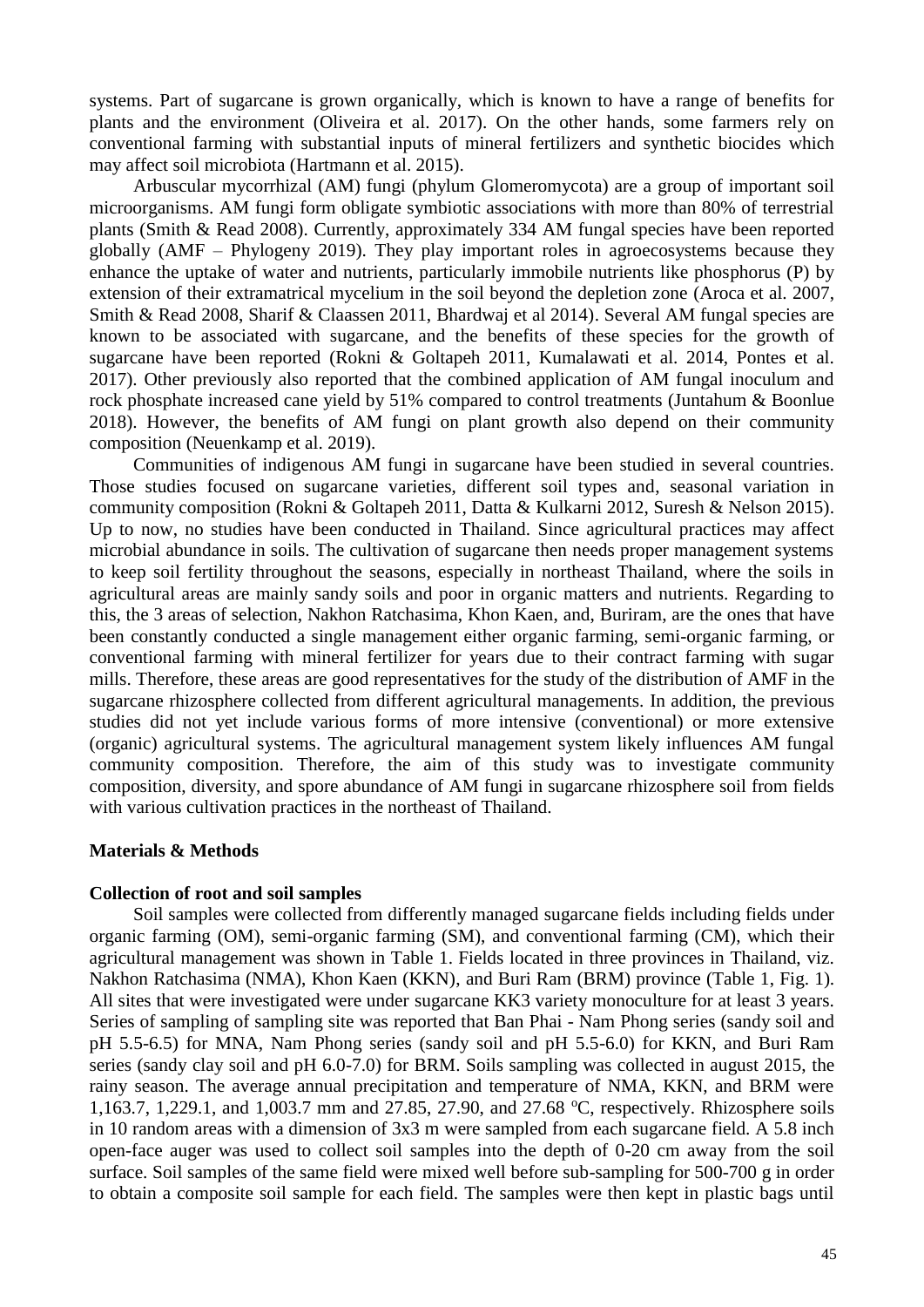use. After that rhizosphere soils were air-dried, and then root and soil were separated. Soil samples were used for isolation and subsequent quantification of AM fungal spores, while root samples were used for the determination of root colonization. The soil chemical properties were sent for chemical analysis (organic matter content, availability of nitrate, phosphorus, and potassium) to the laboratory of the Department of Plant Science and Agricultural Resource, Faculty of Agriculture, Khon Kaen University (Table 2). The total organic matter was measured by the wet oxidation method according to Walkley & Black (1934). Available nitrate (NO<sub>3</sub><sup>-</sup>) was extracted by 1 M KCl, then it was quantified by the Flow Injection Analyzer. Available P in soil was determined by Bray**–** II according to Bray & Kurtz (1945). The exchangeable K was extracted by ammonium acetate, then it was quantified by a flame photometer.



**Fig. 1** – Locations of sampled sites (arrowhead) in Northeast, Thailand.

## **Assessment of AM fungal root colonization**

Roots were stained according to the method of (Koske & Gemma 1989). For this, root samples were washed well by tap water and cleared in 2.5% KOH for 1 h at 90  $^{\circ}$ C, acidified with 1% HCl, and stained for 8 h or overnight in acetic glycerin solution with 0.05% Trypan blue. The density of AM fungal colonization was scored under a compound microscope in five classes according to the method described by Trouvelot et al. (1985) and subsequently transformed into a percentage of AM fungal colonization.

## **Quantification and isolation of AM fungal spore**

The spore number in 100 grams of soil was determined after thoroughly extracting and separating spores from the soil by the wet sieving and decanting technique (Gerdemann & Nicolson 1963). For this, a suspension of soil in water was decanted through a series of sieves with the following aperture, 250 µm, 125 µm, 90 µm, and 63 µm, stacked from top to bottom, respectively. The AM fungal spores collected in each of the sieves were collected in Petri dishes and counted under a stereomicroscope.

#### **Identification of AM fungal species**

AM fungal spores were mounted on slides containing a drop of polyvinyl alcohol-lactic acidglycerol (PVLG) with and without Melzer's reagent for the identification of AM fungal species. AM fungal species were identified based on spore morphological characteristics and the species descriptions following the Manual for the identification of VA mycorrhizal fungi (Schenck & Pérez 1990). the Species descriptions from reference cultures [\(INVAM](http://www.invam.caf.wvu.edu/) 2019), and the Glomeromycota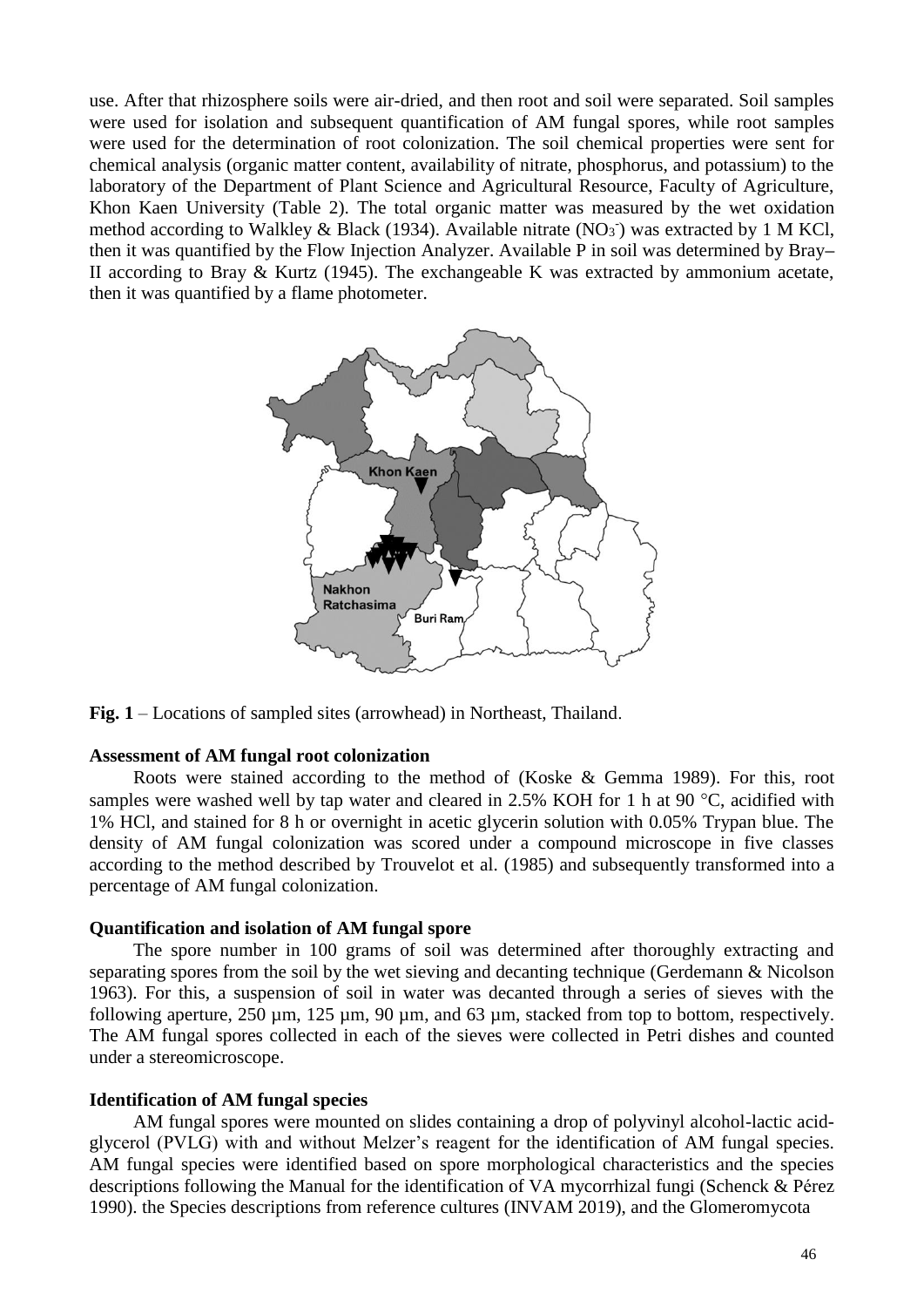TAXONOMY (AMF – phylogeny 2019). Spores that could not be identified to species level were identified to genus level and indicated under the generic name with a number.

# **Quantification and isolation of AMF spore**

The spore number in 100 grams of soil was determined after thoroughly extracting and separating spores from the soil by the wet sieving and decanting technique (Gerdemann & Nicolson 1963). For this, a suspension of soil in water was decanted through a series of sieves with the following aperture, 250 µm, 125 µm, 90 µm, and 63 µm, stacked from top to bottom, respectively. The AMF spores collected in each of the sieves were collected in petri dishes and counted under a stereomicroscope.

**Table 1** Geographical location and field conditions of sampling sites with different types of agricultural management; organic farming (OM), semi-organic farming (SM), and conventional farming (CM).

| <b>Fields</b>   | <b>Province of soil</b> | Soil sampling |              | Geography     |                                        | <b>Fertilizing management</b> |                                 |                  |                 |  |  |  |
|-----------------|-------------------------|---------------|--------------|---------------|----------------------------------------|-------------------------------|---------------------------------|------------------|-----------------|--|--|--|
|                 | sampling sites          | area $(m^2)$  | Latitude     | Longitude     | <b>Organic Fertilizing</b>             |                               | Mineral Fertilizing $(kg ha-1)$ |                  | <b>Years of</b> |  |  |  |
|                 |                         |               |              |               |                                        | N                             | $P_2O_5$                        | $K_2O$           | practice        |  |  |  |
| SM <sub>1</sub> | <b>NMA</b>              | 15,689.00     | 15°43'19.6"N | 102°17'02.7"E | Compost $3125$ (kg ha <sup>-1</sup> )  | 190.63                        | 46.88                           | 46.88            | 8               |  |  |  |
| SM <sub>2</sub> | <b>NMA</b>              | 15,293.09     | 15°40'59.0"N | 102°21'28.3"E | Compost $3125$ (kg ha <sup>-1</sup> )  | 190.63                        | 46.88                           | 46.88            | $\mathfrak{Z}$  |  |  |  |
| SM <sub>3</sub> | <b>NMA</b>              | 10,807.60     | 15°43'28.7"N | 102°16'22.0"E | Rice $Straw + Compost$                 | 143.75                        | $\overline{0}$                  | 0                | 5               |  |  |  |
|                 |                         |               |              |               | 3125 (kg ha <sup>-1</sup> )            |                               |                                 |                  |                 |  |  |  |
| SM4             | <b>NMA</b>              | 15,932.83     | 15°43'36.2"N | 102°17'02.5"E | Compost $3125$ (kg ha <sup>-1</sup> )  | 143.75                        | $\Omega$                        | $\overline{0}$   | 5               |  |  |  |
| SM <sub>5</sub> | <b>NMA</b>              | 21,196.45     | 15°36'43.5"N | 102°12'41.5"E | Compost $6250$ (kg ha <sup>-1</sup> )  | 143.75                        | $\overline{0}$                  | 0                | 3               |  |  |  |
| SM <sub>6</sub> | <b>NMA</b>              | 18,482.48     | 15°40'45.6"N | 102°12'14.0"E | Compost $3125$ (kg ha <sup>-1</sup> )  | 143.75                        | $\boldsymbol{0}$                | $\Omega$         | 6               |  |  |  |
| SM7             | <b>NMA</b>              | 19,303.35     | 15°43'24.5"N | 102°16'43.3"E | Compost $6250$ (kg ha <sup>-1</sup> )  | 143.75                        | $\boldsymbol{0}$                | $\theta$         | $\mathfrak{S}$  |  |  |  |
| SM <sub>8</sub> | <b>BRM</b>              | 22,545.75     | 15°16'15.1"N | 103°05'13.3"E | Green manures, sunn                    | 46.88                         | 46.88                           | 46.88            | 3               |  |  |  |
|                 |                         |               |              |               | $hemp + Compost 6250$                  |                               |                                 |                  |                 |  |  |  |
|                 |                         |               |              |               | $(kg ha^{-1})$                         |                               |                                 |                  |                 |  |  |  |
| OM <sub>1</sub> | <b>NMA</b>              | 22,283.80     | 15°38'23.2"N | 102°12'23.9"E | Compost $12500$ (kg ha <sup>-1</sup> ) | $\overline{0}$                | $\boldsymbol{0}$                | $\overline{0}$   | 5               |  |  |  |
|                 |                         |               |              |               | $+$ Rick husk 125 (kg ha               |                               |                                 |                  |                 |  |  |  |
|                 |                         |               |              |               | $(1) +$ Manure 1250 (kg)               |                               |                                 |                  |                 |  |  |  |
|                 |                         |               |              |               | $ha^{-1}$ ) + Biofertilizer            |                               |                                 |                  |                 |  |  |  |
| OM <sub>2</sub> | <b>NMA</b>              | 12,324.99     | 15°43'15.6"N | 102°17'02.7"E | Rice $Straw + Compost$                 | $\mathbf{0}$                  | $\overline{0}$                  | $\boldsymbol{0}$ | 5               |  |  |  |
|                 |                         |               |              |               | $31250$ (kg ha <sup>-1</sup> ) +       |                               |                                 |                  |                 |  |  |  |
|                 |                         |               |              |               | Manure 1250 (kg ha <sup>-1</sup> ) +   |                               |                                 |                  |                 |  |  |  |
|                 |                         |               |              |               | Swine manure fermented                 |                               |                                 |                  |                 |  |  |  |
| CM1             | <b>NMA</b>              | 17,468.36     | 15°43'16.3"N | 102°17'08.4"E |                                        | 46.88                         | 46.88                           | 46.88            | 10              |  |  |  |
| CM2             | <b>KKN</b>              | 24,636.23     | 16°42'32.3"N | 102°55'18.1"E |                                        | 143.75                        |                                 |                  | 5               |  |  |  |

Note: The province of each sampling site was Nakhon Ratchasima (NMA), Khon Kaen (KKN), and Buri Ram (BRM).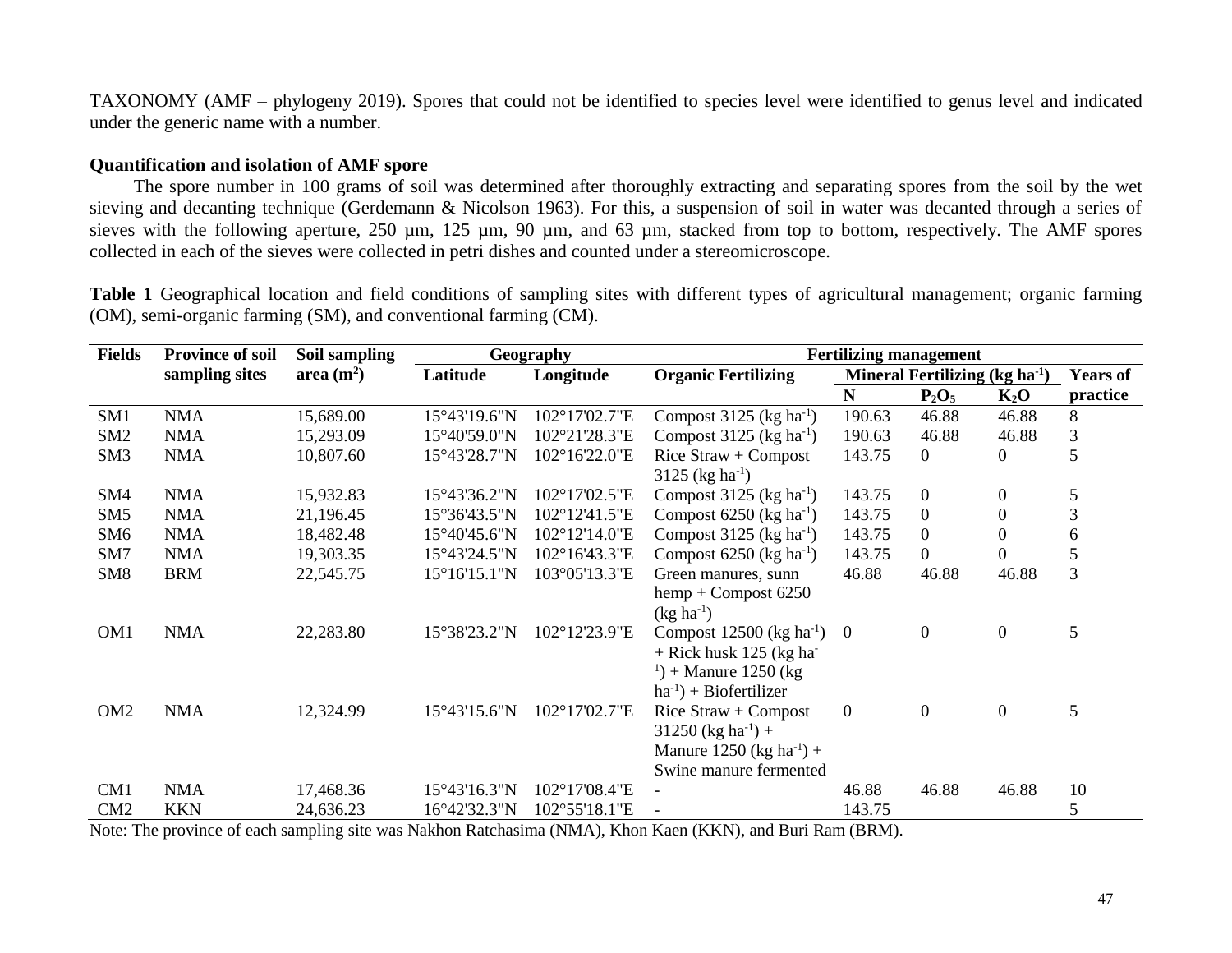| <b>Fields</b>   | Organic matter $(\% )$ | $NO3$ (ppm) | <b>Available P</b> (ppm) | <b>Exchangeable K</b> (ppm) |
|-----------------|------------------------|-------------|--------------------------|-----------------------------|
| SM1             | 0.47                   | 6.66        | 50.75                    | 38.02                       |
| SM2             | 0.83                   | 15.90       | 34.75                    | 63.69                       |
| SM3             | 0.95                   | 9.20        | 31.25                    | 90.30                       |
| SM4             | 0.89                   | 11.27       | 49.38                    | 62.74                       |
| SM <sub>5</sub> | 1.58                   | 10.93       | 360.00                   | 91.25                       |
| SM <sub>6</sub> | 0.73                   | 11.92       | 295.13                   | 85.55                       |
| SM7             | 0.67                   | 3.86        | 241.00                   | 47.53                       |
| SM <sub>8</sub> | 1.04                   | 2.81        | 662.00                   | 115.02                      |
| OM <sub>1</sub> | 1.44                   | 10.24       | 213.50                   | 61.79                       |
| OM <sub>2</sub> | 1.03                   | 11.62       | 149.50                   | 118.82                      |
| CM1             | 0.62                   | 9.56        | 8.95                     | 36.12                       |
| CM2             | 0.92                   | 6.70        | 9.10                     | 29.47                       |

**Table 2** Soil chemical properties of sampling sites with different forms of agricultural management; organic farming (OM), semi-organic farming (SM), and conventional farming (CM).

## **AM fungal species distribution**

The AM fungal communities were expressed following (Shi et al. 2006) including; Species richness (SR): the number of morphologically separate AM fungal species in each soil sample; Spore density (SD): the number of spores in 100 gram soil; Relative abundance (RA): the relative number of AM fungal spores per species or genus: Isolation frequency (IF): the fraction of sites where the AM fungal species or genus was observed; Simpson's Index of Diversity (D'): calculated by the formula  $D' = \sum_{i=1}^{s} P i^2$ ; and Shannon –Wiener's Index of diversity (H'): calculated by formula  $H' = -\sum_{i=1}^{s} P(ihP_i)$ , where *i* is the individual species, and *P* is the proportion of spores belonging to the  $i<sup>th</sup>$  species.

#### **Statistical analysis**

Linear correlation was applied to assess relationships between soil properties root colonization and properties of the AM fungal community. The analysis was performed based on Pearson's correlation coefficient using Statistix program version 8.0.

#### **Results**

#### **AM fungal colonization**

AM fungal colonization differed amongst different management types. AM fungal colonization in sugarcane roots ranged from 10 to 22% (Table 3). Root colonization was significantly higher in both organically managed fields than in the other fields  $(P < 0.001)$ . Root colonization was marginally significantly correlated with the organic matter content of the fields, but not with other soil properties (Table 5). Moreover, root colonization was correlated with Shannon – Wiener index of diversity and species richness (Table 5).

## **Spore abundance and AM fungal species composition and diversity**

Spore abundance in sugarcane rhizosphere soil ranged from  $11-168$  spores  $100$  g soil<sup>-1</sup>. with the highest in SM3 (Table 3). Both conventionally managed fields CM1 and CM2 contained the lowest number of spores, but due to large variation in fields, the differences were not significant. Spore numbers were also not significantly correlated with soil properties.

Based on spore morphology, a total of 11 genera representing 43 AM fungal species were identified (Table 4, Fig. 2). The species richness ranged from 4 to 13 species per site. It was slightly but significantly higher ( $P = 0.04$ ) in both organically managed fields OM1 and OM2 (with 11 and 13 identified species) than in the other systems (species numbers ranging from 4 to 11). Species richness was significantly positively correlated  $(P = 0.01)$  with soil organic matter content (Table 5). All 34 species were recorded from eight semi-organically managed sites, 21 species from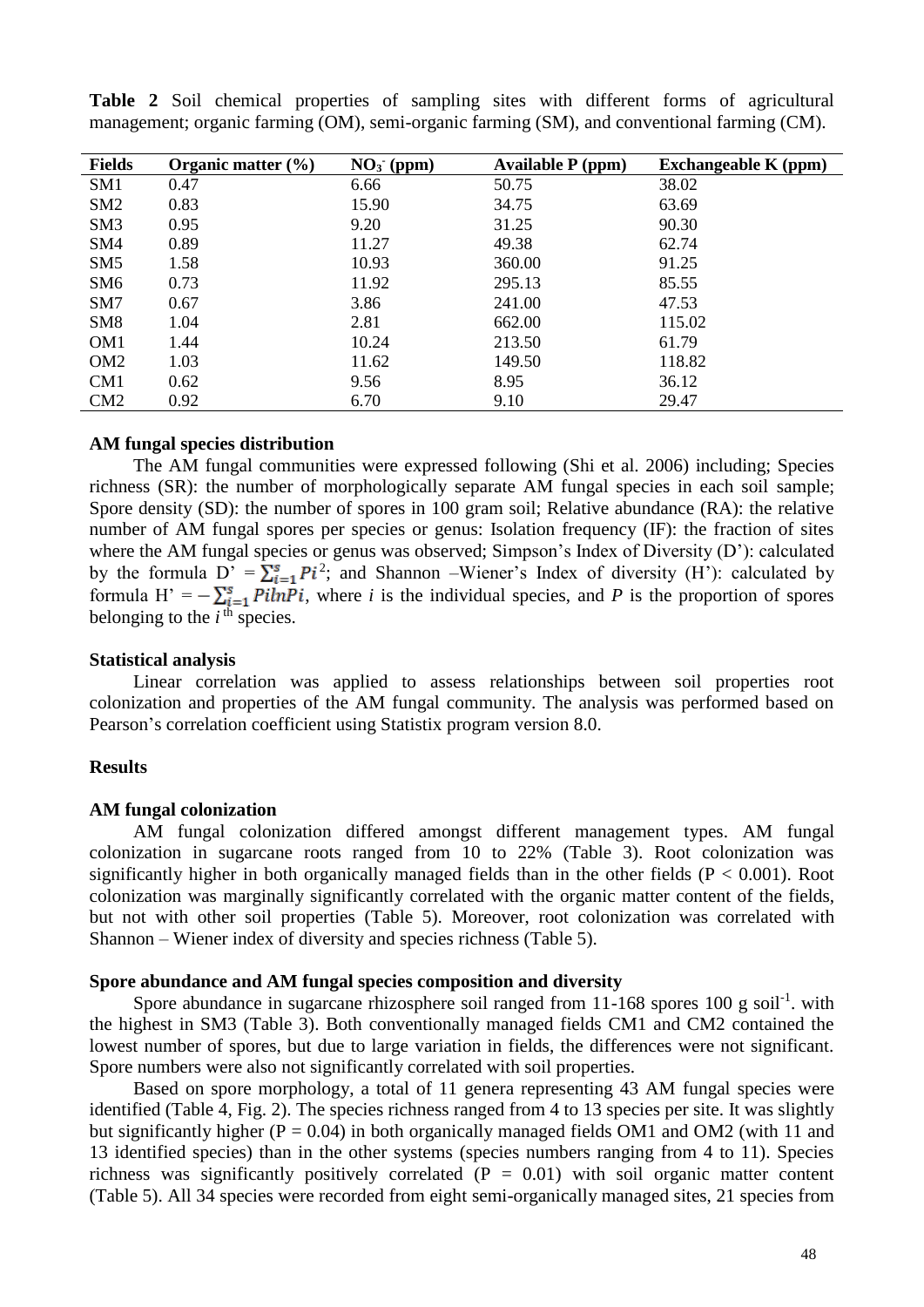two organically managed sites, and 8 species from two conventionally managed sites. Amount of all species, 3 species were found in all management viz *Acaulospora* delicata, *Ac. denticulate*, *Diversispora pustulata*. 19 species were only found in semi-organically managed type viz *Ac. foveata*, *Ac. tuberculate*, *Acaulospora* sp.1, *Acaulospora* sp.3, *Claroideoglomus etunicatum*, *Cl. luteum*, *Dentiscutata herterogama*, *Entrophospora inferquens*, *En. nevadensis*, *Entrophospora* sp.1, *Funneliformis badia*, *Glomus* sp.1, *Glomus* sp.4, *Glomus* sp.8, *Glomus* sp.10, *Glomus* sp.14, *Glomus* sp.15, *Rhizophagus sinuosus* (Table 3). 7 species were only found in organically managed type viz *Acaulospora* sp.4, *Di. tortuosa*, *Fu. mossea*, *Glomus* sp.6, *Glomus* sp.12, *Glomus* sp.13, *Septoglomus constrictum* (Table 3). 2 species were only found conventionally managed type viz *Gigaspora gigantea*, *Glomus* sp.7 (Table 3). The most frequent species were *Di. pustulata* (in 75%) of the sites, followed by *Ac. delicata* (67% of sites) and *Ra. fulgida* (50% of sites). The genera *Glomus* and *Acaulospora* occurred in all sites (Table 4).

Species diversity of AM fungi expressed by Simpson's Index of Diversity (D) and ranged from 0.13 to 0.45 (Table 3). There were no significant differences between management systems in terms of D. Species diversity of AM fungi expressed by Shannon–Wiener index of diversity (H) ranged from 1.03 to 2.14 (Table 3). There were no significant differences in Shannon-Wiener diversity between different management types. Shannon-Wiener diversity was marginally significantly positively correlated ( $P = 0.06$ ) with soil organic matter content (Table 5), and correlations with other soil properties were not significant.

Table 3 Percentage of AM fungal colonization, spore density, species richness, and diversity (Simpson and Shannon-Wiener) of AM fungi isolated in sugarcane rhizosphere soil in fields with different agricultural management, including organic farming (OM), semi-organic farming (SM), and conventional farming (CM).

| <b>Fields</b>   | <b>Root colonization</b><br>$(\%)$ | <b>Spore density</b><br>(spores $100 g^{-1}$ ) | <b>Species</b><br>richness | Simpson's Index<br>of Diversity | <b>Shannon-Wiener's</b><br><b>Index of Diversity</b> |
|-----------------|------------------------------------|------------------------------------------------|----------------------------|---------------------------------|------------------------------------------------------|
| SM <sub>1</sub> | 10                                 | 18                                             |                            | 0.22                            | 1.72                                                 |
| SM <sub>2</sub> | 11                                 | 70                                             | 8                          | 0.23                            | 1.72                                                 |
| SM <sub>3</sub> | 12                                 | 168                                            |                            | 0.13                            | 2.14                                                 |
| SM4             | 12                                 | 43                                             | 8                          | 0.37                            | 1.45                                                 |
| SM <sub>5</sub> | 12                                 | 67                                             | 11                         | 0.19                            | 1.93                                                 |
| SM <sub>6</sub> | 11                                 | 16                                             |                            | 0.32                            | 1.35                                                 |
| SM7             | 11                                 | 25                                             |                            | 0.39                            | 1.35                                                 |
| SM <sub>8</sub> | 13                                 | 16                                             |                            | 0.26                            | 1.46                                                 |
| OM <sub>1</sub> | 21                                 | 70                                             | 13                         | 0.22                            | 1.91                                                 |
| OM <sub>2</sub> | 22                                 | 48                                             | 11                         | 0.18                            | 1.97                                                 |
| CM <sub>1</sub> | 10                                 | 11                                             | 4                          | 0.45                            | 1.03                                                 |
| CM2             | 13                                 | 20                                             |                            | 0.24                            | 1.64                                                 |

**Table 4** Spore density (per species) and isolation frequency (IF) of individual AM fungal species in sugarcane rhizosphere soil under different forms of agricultural management, organic farming (OM), semi-organic farming (SM), and conventional farming (CM).

| AM fungal species  | Spore density (spores $100 g^{-1}$ ) |           |           |           |           |           |           |    |           |    |           |           |     |
|--------------------|--------------------------------------|-----------|-----------|-----------|-----------|-----------|-----------|----|-----------|----|-----------|-----------|-----|
|                    | <b>SM</b>                            | <b>SM</b> | <b>SM</b> | <b>SM</b> | <b>SM</b> | <b>SM</b> | <b>SM</b> | SM | <b>OM</b> | OM | <b>CM</b> | <b>CM</b> |     |
|                    |                                      | 2         | 3         | 4         | 5         | O         |           | 8  |           |    |           |           |     |
| <b>Acaulospora</b> | 10                                   | 38        | 65        | 28        | 14        | 9         |           | 2. | 5         | 8  | 2         | 15        | 100 |
| Ac. delicata       |                                      |           | 29        | 25        |           |           |           |    |           |    |           |           | 67  |
| Ac. denticulata    |                                      |           |           |           |           |           |           |    |           |    |           |           | 25  |
| Ac. foveata        |                                      |           |           |           |           |           |           |    |           |    |           |           |     |
| Ac. mellea         |                                      |           |           |           |           |           |           |    |           |    |           | 6         | 25  |
| Ac. scrobiculata   |                                      |           | 32        |           | 10        |           |           |    |           |    |           |           | 25  |
| Ac. tuberculata    |                                      |           |           |           |           |           |           |    |           |    |           |           |     |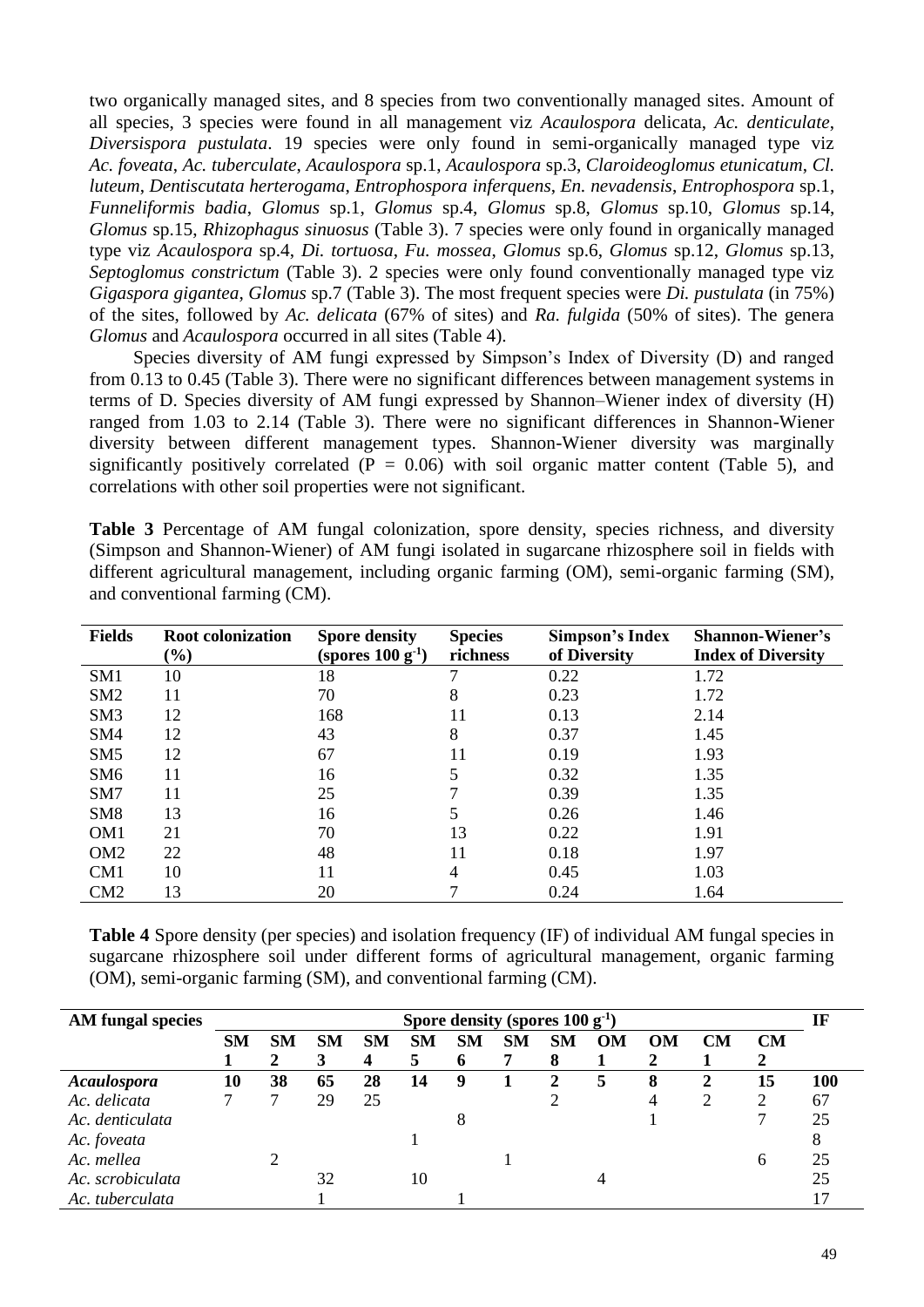| <b>AM</b> fungal species | Spore density (spores $100 g^{-1}$ ) |                     |                         |                          |                  |                  |                |                |                          |                         |                |                  |  |
|--------------------------|--------------------------------------|---------------------|-------------------------|--------------------------|------------------|------------------|----------------|----------------|--------------------------|-------------------------|----------------|------------------|--|
|                          | <b>SM</b>                            | <b>SM</b>           | <b>SM</b>               | <b>SM</b>                | <b>SM</b>        | <b>SM</b>        | SM             | <b>SM</b>      | <b>OM</b>                | <b>OM</b>               | CM             | CM               |  |
|                          | $\mathbf{1}$                         | $\boldsymbol{2}$    | $\overline{\mathbf{3}}$ | $\overline{\mathbf{4}}$  | 5                | 6                | 7              | $\bf{8}$       | $\mathbf{1}$             | $\boldsymbol{2}$        | $\mathbf{1}$   | $\boldsymbol{2}$ |  |
| Acaulospora sp.1         | $\mathbf{1}$                         |                     |                         |                          |                  |                  |                |                |                          |                         |                |                  |  |
| Acaulospora sp.2         | $\sqrt{2}$                           | 6                   |                         | $\overline{2}$           | $\overline{3}$   |                  |                |                |                          | $\mathbf{1}$            |                |                  |  |
| Acaulospora sp.3         | 23                                   | 3                   | $\mathbf{1}$            |                          |                  |                  |                |                |                          |                         |                | 25               |  |
| Acaulospora sp.4         |                                      |                     |                         |                          |                  |                  |                |                | $\mathbf{1}$             | $\overline{2}$          |                |                  |  |
| <b>Claroideoglomus</b>   |                                      |                     |                         |                          | 6                |                  |                |                |                          |                         |                |                  |  |
| Cl. etunicatum           |                                      |                     |                         |                          | 5                |                  |                |                |                          |                         |                |                  |  |
| Cl. luteum               |                                      |                     |                         |                          | $\mathbf{1}$     |                  |                |                |                          |                         |                |                  |  |
| <b>Dentiscutata</b>      | $\boldsymbol{2}$                     |                     |                         |                          |                  |                  |                |                |                          |                         |                |                  |  |
| De. heterogama           | $\overline{2}$                       |                     |                         |                          |                  |                  |                |                |                          |                         |                |                  |  |
| <b>Diversispora</b>      |                                      | 21                  | 6                       | 3                        | 17               | $\boldsymbol{2}$ |                | 6              |                          | 14                      | $\mathbf{1}$   | 1                |  |
| Di. pustulata            |                                      | 21                  | 6                       | 3                        | 17               | $\overline{2}$   |                | 6              |                          | 12                      | $\mathbf{1}$   | $\mathbf{1}$     |  |
| Di. tortuosa             |                                      |                     |                         |                          |                  |                  |                |                |                          | $\overline{2}$          |                |                  |  |
| <b>Entrophospora</b>     | $\mathbf{1}$                         |                     | 29                      |                          |                  |                  |                |                |                          |                         |                |                  |  |
| En. infrequens           |                                      |                     | 14                      |                          |                  |                  |                |                |                          |                         |                |                  |  |
| En. nevadensis           | 1                                    |                     |                         |                          |                  |                  |                |                |                          |                         |                |                  |  |
| Entrophospora sp.1       |                                      |                     | 15                      |                          |                  |                  |                |                |                          |                         |                |                  |  |
| <b>Funneliformis</b>     |                                      |                     |                         |                          |                  |                  | 15             |                | $\overline{2}$           | $\overline{\mathbf{3}}$ |                |                  |  |
| Fu. badia                |                                      |                     |                         |                          |                  |                  | 15             |                |                          |                         |                |                  |  |
| Fu. mosseae              |                                      |                     |                         |                          |                  |                  |                |                | $\overline{2}$           | 3                       |                |                  |  |
| <b>Gigaspora</b>         |                                      |                     |                         |                          |                  |                  |                |                |                          |                         |                | 1                |  |
| Gi. gigantea             |                                      |                     |                         |                          |                  |                  |                |                |                          |                         |                | 1                |  |
| <b>Glomus</b>            | $\boldsymbol{2}$                     | $\boldsymbol{9}$    | 43                      | 12                       | 8                | $\overline{2}$   | 4              | 4              | 32                       | 22                      | 7              | $\mathbf{1}$     |  |
| Gl. microcarpum          |                                      |                     | 9                       | $\overline{4}$           |                  |                  |                |                |                          |                         |                | $\mathbf{1}$     |  |
| Glomus sp.1              | $\sqrt{2}$                           |                     |                         |                          |                  |                  |                |                |                          |                         |                |                  |  |
| Glomus sp.2              |                                      |                     |                         |                          |                  |                  | 3              |                |                          | $\mathbf{1}$            |                |                  |  |
|                          |                                      |                     | 8                       |                          |                  |                  |                |                | $\mathbf{1}$             |                         |                |                  |  |
| Glomus sp.3              |                                      |                     | 26                      |                          |                  | $\sqrt{2}$       |                |                |                          |                         |                |                  |  |
| Glomus sp.4              |                                      | $\mathfrak{Z}$<br>6 |                         |                          |                  |                  |                |                |                          | $8\,$                   |                |                  |  |
| Glomus sp.5              |                                      |                     |                         |                          |                  |                  |                |                | $\overline{2}$           | 13                      |                |                  |  |
| Glomus sp.6              |                                      |                     |                         | $\overline{\mathcal{A}}$ |                  |                  |                |                |                          |                         |                |                  |  |
| Glomus sp.7              |                                      |                     |                         | $\mathbf{1}$<br>3        |                  |                  |                |                |                          |                         | $\overline{7}$ |                  |  |
| Glomus sp.8              |                                      |                     |                         |                          |                  |                  |                |                |                          |                         |                |                  |  |
| Glomus sp.9              |                                      |                     |                         |                          | $\overline{4}$   |                  |                |                | $\overline{2}$           |                         |                |                  |  |
| Glomus sp.10             |                                      |                     |                         |                          | $\mathbf{1}$     |                  |                |                |                          |                         |                |                  |  |
| Glomus sp.11             |                                      |                     |                         |                          | 3                |                  |                |                | $\sqrt{2}$               |                         |                |                  |  |
| Glomus sp.12             |                                      |                     |                         |                          |                  |                  |                |                | $\mathbf{1}$             |                         |                |                  |  |
| Glomus sp.13             |                                      |                     |                         |                          |                  |                  |                |                | 24                       |                         |                |                  |  |
| Glomus sp.14             |                                      |                     |                         |                          |                  |                  | $\mathbf{1}$   |                |                          |                         |                |                  |  |
| Glomus sp.15             |                                      |                     |                         |                          |                  |                  |                | $\overline{4}$ |                          |                         |                |                  |  |
| Racocetra                |                                      | $\boldsymbol{2}$    |                         |                          | $\boldsymbol{2}$ |                  | 1              |                | 21                       |                         | $\mathbf{1}$   | $\boldsymbol{2}$ |  |
| Ra. fulgida              |                                      | $\overline{2}$      |                         |                          | $\overline{2}$   |                  | $\mathbf{1}$   |                | 21                       |                         | $\mathbf 1$    | $\overline{2}$   |  |
| Rhizophagus              |                                      |                     | 25                      |                          | 20               | $\mathbf{3}$     | $\overline{2}$ | $\mathbf{3}$   | $\boldsymbol{6}$         |                         |                |                  |  |
| Rh. clarus               |                                      |                     |                         |                          | 20               | 3                |                |                | $\sqrt{2}$               |                         |                |                  |  |
| Rh. intraradices         |                                      |                     | 25                      |                          |                  |                  | $\mathbf{2}$   |                | $\overline{\mathcal{L}}$ |                         |                |                  |  |
| Rh. sinuosus             |                                      |                     |                         |                          |                  |                  |                | $\mathfrak{Z}$ |                          |                         |                |                  |  |
| <b>Septoglomus</b>       |                                      |                     |                         |                          |                  |                  |                | $\mathbf{1}$   | $\overline{\mathbf{4}}$  | $\mathbf{1}$            |                |                  |  |
| Se. constrictum          |                                      |                     |                         |                          |                  |                  |                |                |                          | $\mathbf{1}$            |                |                  |  |
| Se. viscosum             |                                      |                     |                         |                          |                  |                  |                | $\mathbf{1}$   | $\overline{4}$           |                         |                |                  |  |
| <b>Unidentified 1</b>    | $\mathbf{3}$                         |                     |                         |                          |                  |                  | 2              |                |                          |                         |                |                  |  |

# **Table 4** Continued.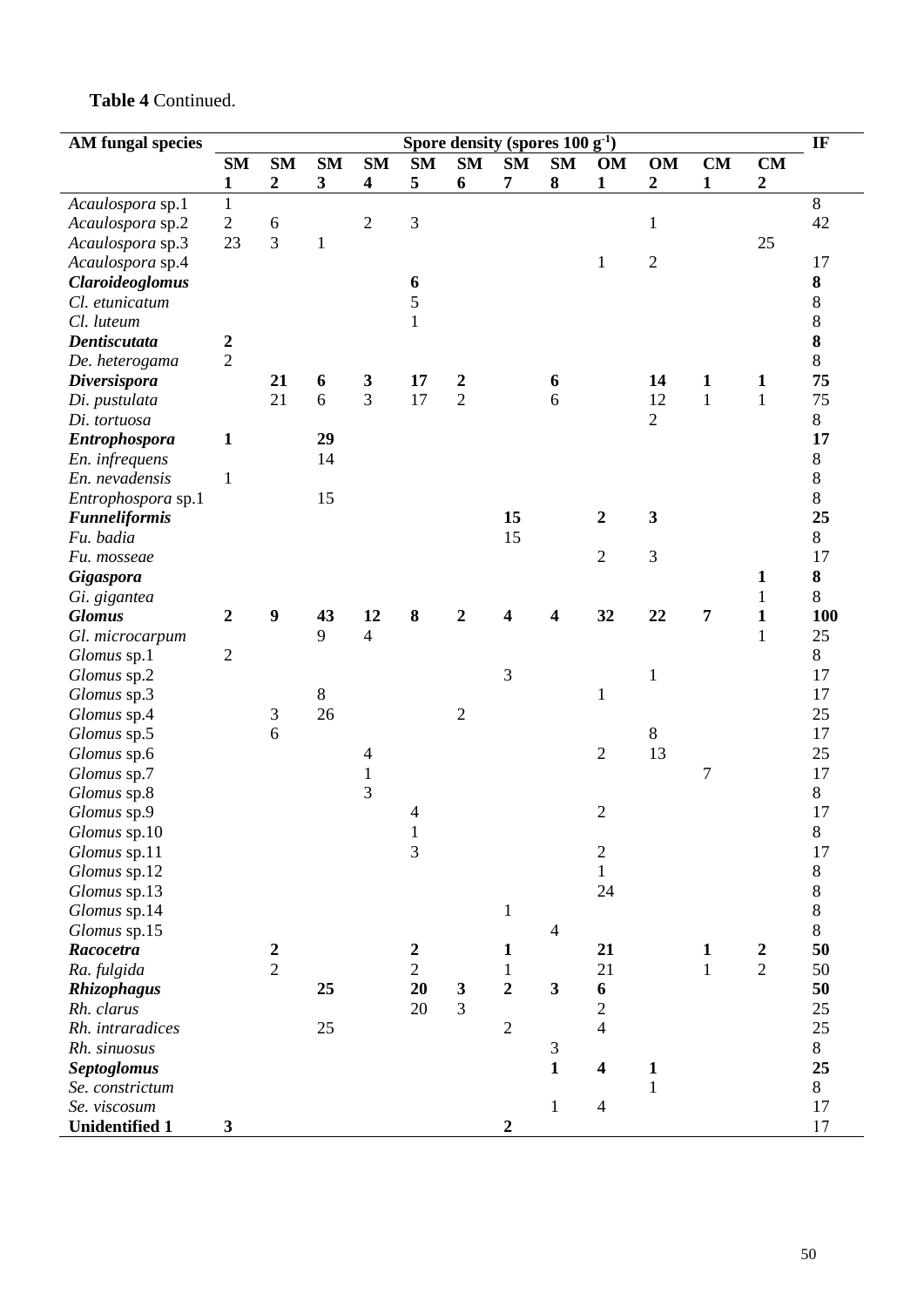

Figure 2 – AM fungal species in sugarcane rhizosphere soils under different types of agricultural management. AM fungal spores are *Acaulospora delicata* (A), *Ac. denticulata* (B), *Ac. foveata* (C)*, Ac. mellea* (D), *Ac. scrobiculata* (E), *Ac. tuberculata* (F), *Acaulospora* sp.1 (G), *Acaulospora* sp.2 (H)*, Acaulospora* sp.3 (I)*, Acaulospora* sp.4 (J), *Claroideoglomus etunicatum* (K), *Cl. luteum* (L), *Dentiscutata heterogama* (M), *Diversispora pustulata* (N), *Di. tortuosa* (O) *Entrophospora*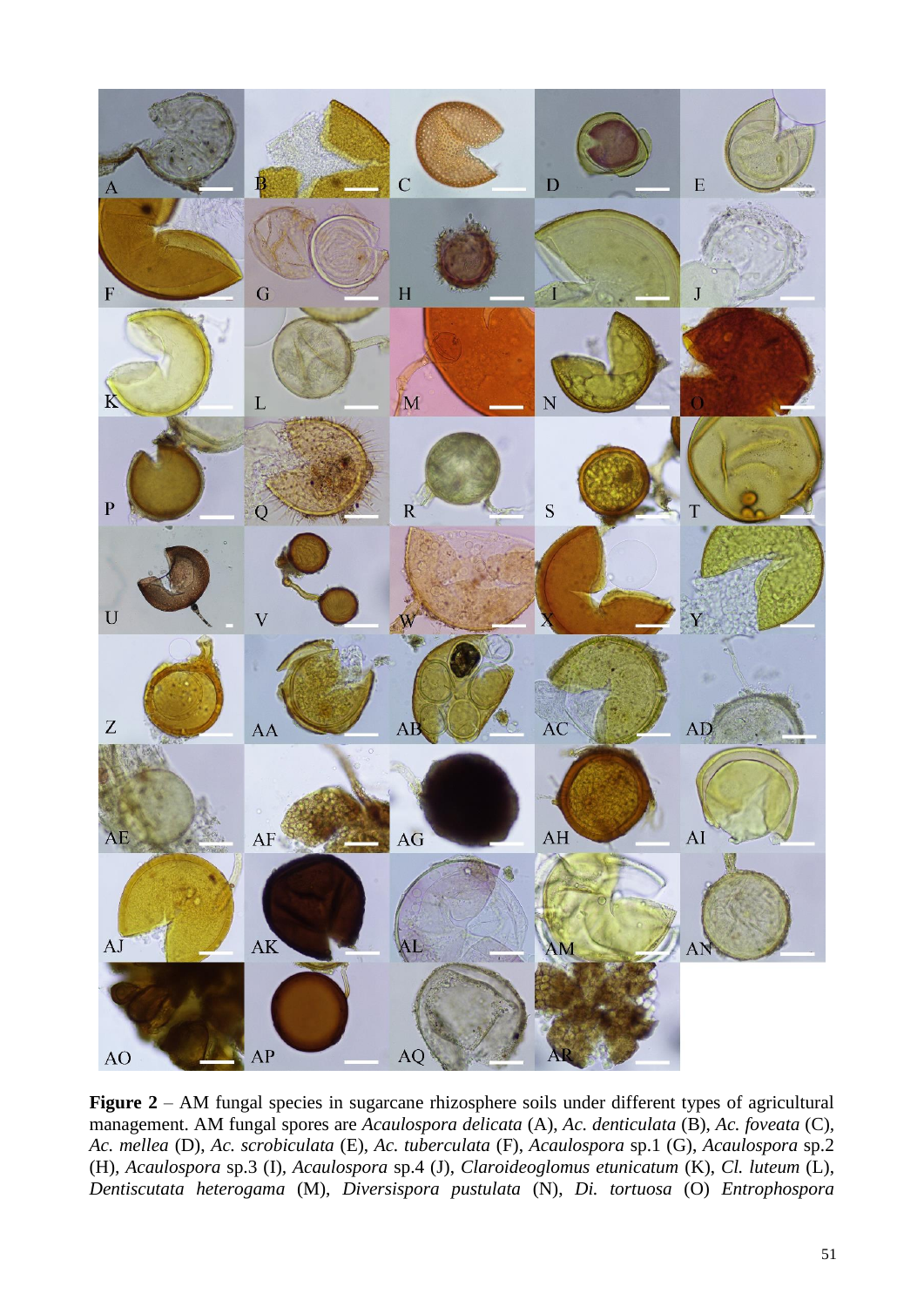*infrequens* (P), *En. nevadensis* (Q), *Entrophospora* sp.1 (R), *Funneliformis badia* (S), *Fu. mosseae*  (T), *Gigaspora gigantea* (U), *Glomus microcarpum* (V), *Glomus* sp.1 (W), *Glomus* sp.2 (X), *Glomus* sp.3 (Y), *Glomus* sp.4 (Z)*, Glomus* sp.5 (AA), *Glomus* sp.6 (AB), *Glomus* sp.7 (AC)*, Glomus* sp.8 (AD), *Glomus* sp.9 (AE)*, Glomus* sp.10 (AF), *Glomus* sp.11 (AG), *Glomus* sp.12 (AH), *Glomus* sp.13 (AI), *Glomus* sp.14 (AJ), *Glomus* sp.15 (AK), *Racocetra fulgida* (AL), *Rhizophagus clarus* (AM), *Rh. intraradices* (AN), *Rh. sinuosus* (AO), *Septoglomus constrictum*  (AP), *Se. viscosum* (AQ) and Unidentified 1 (AR). The scale bar is 50 µm lengths.

**Table 5** Pearson's correlation coefficient (r) between soil properties and AM fungal diversity.

| <b>Parameter</b>         | <b>Exchan-</b> | NO <sub>3</sub> | Organic  | Avail-  | Root              | <b>Spore</b> | $\bf H$   | D         |
|--------------------------|----------------|-----------------|----------|---------|-------------------|--------------|-----------|-----------|
|                          | geable<br>K    |                 | matter   | able P  | coloni-<br>zation | density      |           |           |
| Organic matter           | 0.11           |                 |          |         |                   |              |           |           |
| NO <sub>3</sub>          | 0.464          | 0.18            |          |         |                   |              |           |           |
| <b>Available P</b>       | $0.62**$       | $-0.43$         | 0.40     |         |                   |              |           |           |
| <b>Root colonization</b> | 0.42           | 0.15            | $0.55*$  | 0.11    |                   |              |           |           |
| <b>Spore density</b>     | 0.31           | 0.32            | 0.38     | $-0.23$ | 0.16              |              |           |           |
| H                        | 0.40           | 0.25            | $0.56*$  | $-0.08$ | $0.50*$           | $0.74**$     |           |           |
| D                        | $-0.46$        | $-0.17$         | $-0.49$  | $-0.05$ | $-0.41$           | $-0.63**$    | $-0.94**$ |           |
| <b>Species richness</b>  | 0.30           | 0.33            | $0.71**$ | $-0.11$ | $0.67**$          | $0.69**$     | $0.87**$  | $-0.69**$ |

The r values were considered for a relationship statistically significant at P≤0.10 (\*) and P≤0.05 (\*\*), respectively.

## **Discussion**

Our study represents the first report in Thailand that described and compared AM fungal community structure in commercial (conventional), semi-organic and organic sugarcane fields. In this work, identification of AM fungi was conducted based on their morphology compared to the INVAM database (Schenck & Pérez 1990, INVAM 2019, AMF – phylogeny 2019). Note that although the identification of AM fungi based solely on their morphology is a classical method, this technique has constantly been applied in many peer-reviewed research to date (i.e., Songachan & Kayang 2011, Khaekhum et al. 2017, Xavier Martin & Rodriques 2020). As a result, a total of 11 genera representing 43 AM fungal species were identified (Fig. 2, Table 5). The genera *Acaulospora* and *Glomus* were most widely distributed, whereas among the species *Di. pustulata* was most widely distributed, occurring in 75% of the fields. Both *Acaulospora* and *Glomus* are commonly found in agricultural systems (Dandan & Zhiwei 2007, Li et al. 2007, Maia et al. 2010).

Note that the aim of this work was to investigate the distribution of AM fungi in rhizosphere soils of sugarcane variety KK3, in which the sugarcane has been cultivated in the fields as a monoculture for at least 3 consecutive years. However, due to sugarcane price volatility and unpredictable impacts of climate change, small-scale farmers tended to change their agricultural practices including the introduction of crop rotation into their farms. As a result, there have been only limited areas where farmers still cultivate sugarcane as a monoculture and also apply the same practice for longer than 3 years. This is the reason why the investigation in this work was conducted with relatively limited sample size and number. Nevertheless, the findings in this current work would adequately provide insight into the effects of different farming practices on the AM fungi community structure.

Organically managed sugarcane fields tended to have a higher rate of root colonization, species richness, and diversity of AM than conventionally managed fields (Table 3). Higher organic matter content was correlated with higher species richness and diversity of AM fungal (Table 5) and tended to higher root colonization (Table 3). The application of organic manures positively influenced AMF population and diversity (Douds & Reider 2003, Borie et al. 2008). There was a previous report indicated that organic management increased the biomass of bacteria, saprotrophic fungi, and AM fungi (Martínez-García et al. 2018). It was found that the growth of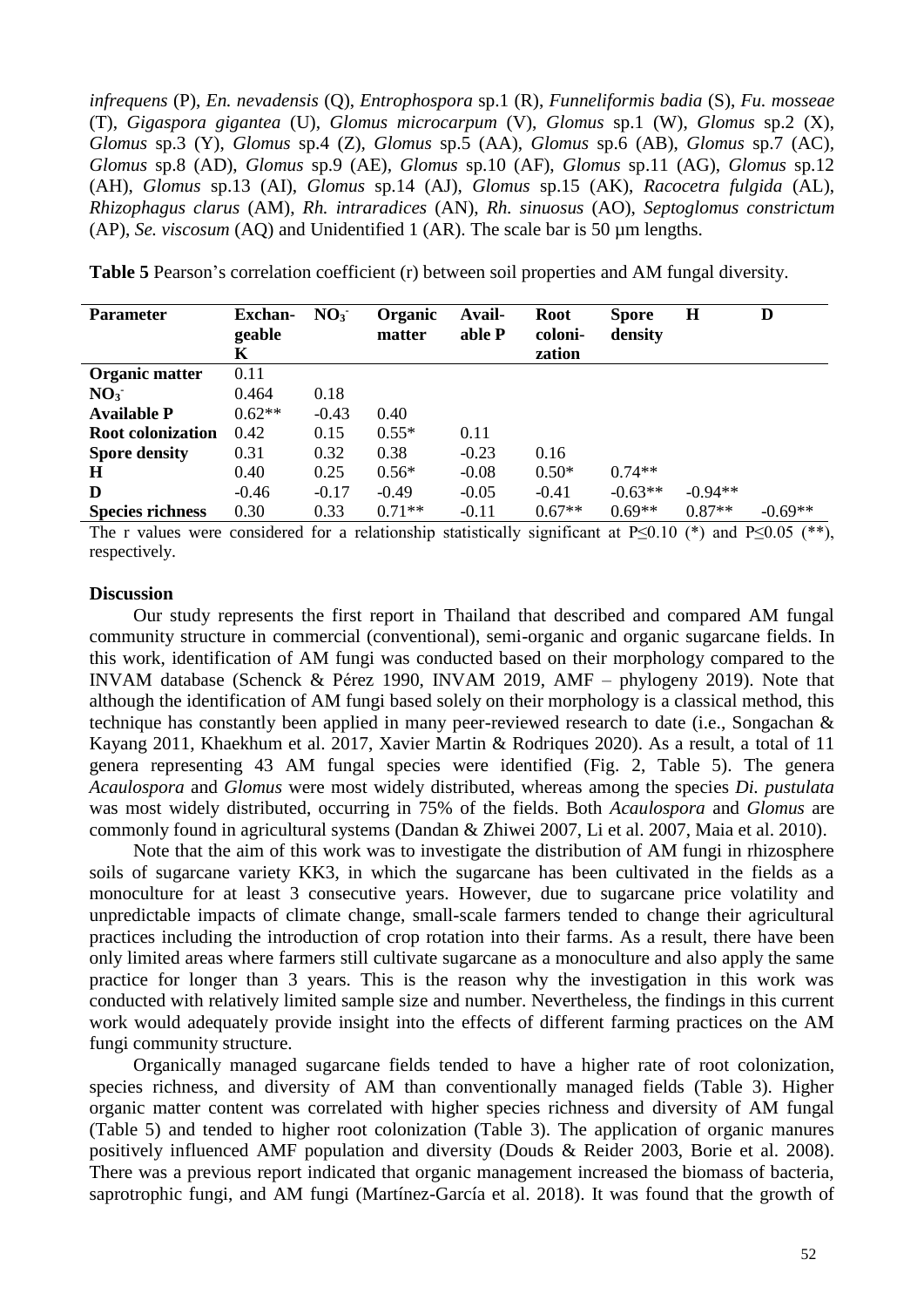AM fungal hyphae such as *Gl. intraradices* positively correlated with organic compounds released by other microorganisms through the decomposition of organic matters in soils (Gryndler et al. 2009). Moreover, different AM fungal communities were a result of different organic matter compositions in soils and vice versa. In this regard, AM fungi were found to play an important role in the cycling of nutrients in soils through uptake of organic matters (Govindarajulu et al. 2005, Jin et al. 2005). The research by Jan et al. 2014 and Juntahum et al. 2020 showed that inoculation of AM fungi could increase N, P, and micronutrients contents in soils. This suggested that AM fungal population and diversity could improve soil nutrients for plants. In addition, both primary and secondary ones released via decomposition of organic matters had a significant effect on the diversity of AM fungi in soils (Gryndler et al. 2009, Zhu et al. 2016). Therefore, organic farming practice positively affected AM fungal population, which thus resulted in an improvement of soil nutrients.

Sugarcane requires a long-developmental duration and produces a large amount of biomass. Thus, it removes a significant amount of nutrients from the soil. Increasing the acquisition of nutrients through AM fungal management might therefore reduce fertilizer needs for the next plant generation. The uses of environmentally friendly agricultural practices, including organic farming, are more suitable for AM fungal communities (Lee et al. 2008). However, agricultural management practices should be included in a study that aims at obtaining an overview of AM fungal diversity in certain crops. Other management factors such as tillage, fertilizer management, application of herbicides and pesticides, and monocropping versus intercropping also need to be included in future studies. The large variation in semi-organically managed fields suggested a more environmentally friendly way to manage sugarcane production in large-scale plantations. In other words, the inputs of organic matter in both organic farming and semi-organic farming would result in a high AM fungal population and diversity and thus yield sustainable sugarcane production.

### **Acknowledgements**

This research was financially supported by the "Research and Researcher for Industry (RRI)" with project code PHD60I0056, underfunding agency of Thailand Science Research and Innovation (TSRI). We are grateful to Wangkanai Sugar Co Ltd, Buriram Sugar Public Co Ltd, and to the sugarcane farmers in Khon Kaen province for the facilitation of soil sampling. We also thank the "Northeast Thailand Cane and Sugar Research Center", "Salt-tolerant Rice Research Group Khon Kaen University, Thailand" and "Centre of Excellence on Biodiversity (BDC), Office of Higher Education Commission' with project code BDC-PG1-163002 for partial support of financial, implements and instruments.

#### **References**

- AMF Phylogeny. 2019 AMF Phylogeny, Glomeromycota TAXONOMY. http://www.amfphylogeny.com/amphylo\_taxonomy.html (Accessed on May 19, 2020).
- Aroca R, Porcel R, Ruiz-Lozano JM. 2007 How does arbuscular mycorrhizal symbiosis regulate root hydraulic properties and plasma membrane aquaporins in Phaseolus vulgaris under drought, cold or salinity stresses? The New phytologist 173, 808–816.
- Bhardwaj D, Ansari MW, Sahoo RK, Tuteja N. 2014 Biofertilizers function as key player in sustainable agriculture by improving soil fertility, plant tolerance and crop productivity. Microbial Cell Factories 13, 66.
- Borie F, Rubio R, Morales A. 2008 Arbuscular mycorrhizal fungi and soil aggregation. Journal of Soil Science and Plant Nutrition. 8, 9–18.
- Bray RH, Kurtz LT. 1945 Determination of total organic and available forms of phosphorus in soils. Soil Science 59, 39–45.
- Chunhawong K, Khotavivattana S, Chaisan T, Rungmekarat S. 2018. Sugar industry and utilization of its by-products in Thailand: An Overview. Sugar Tech 20, 111–115.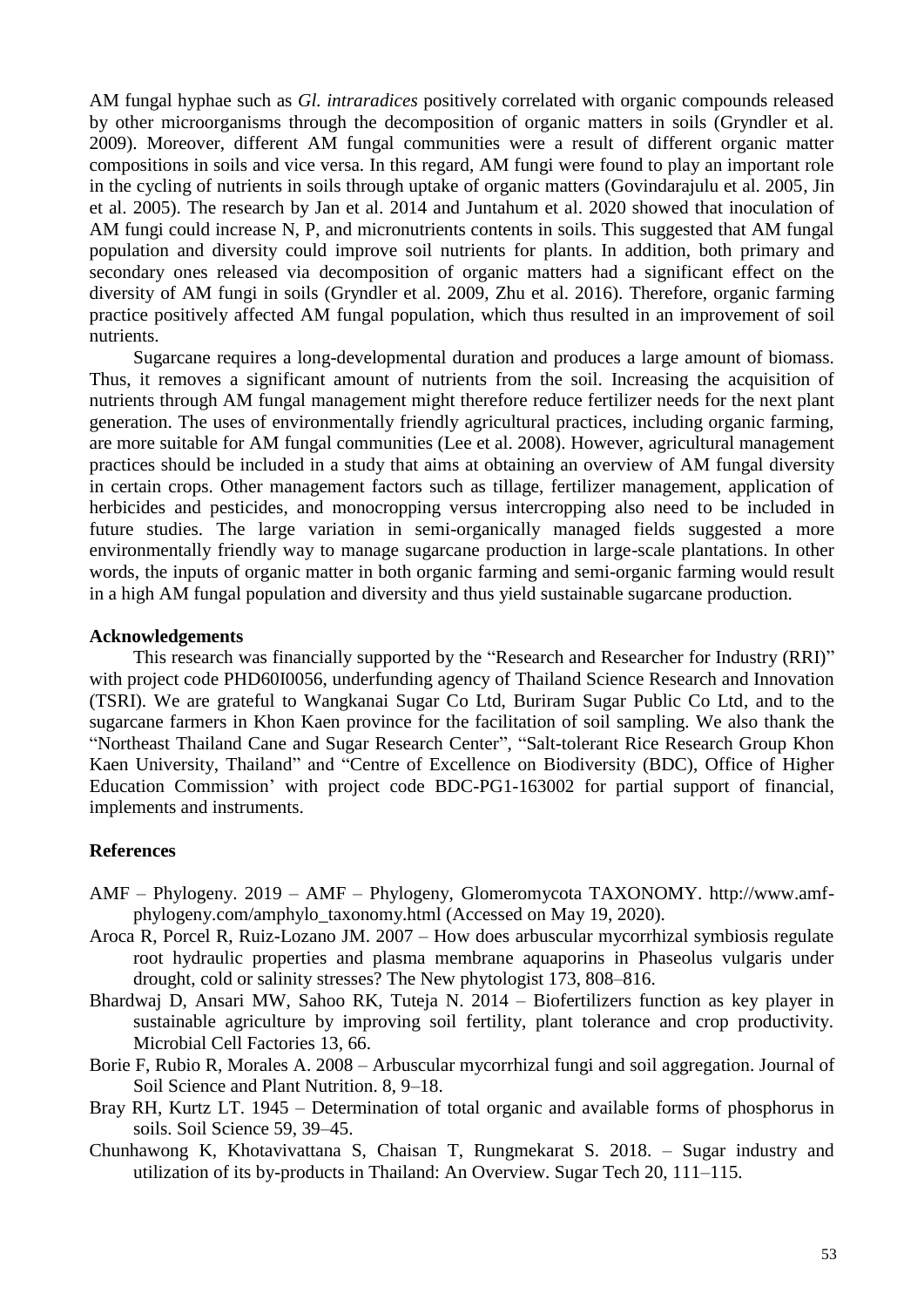- Dandan Z, Zhiwei Z. 2007 Biodiversity of arbuscular mycorrhizal fungi in the hot-dry valley of the Jinsha River, southwest China. Applied Soil Ecology 37, 118–128.
- Datta P, Kulkarni M. 2012 Arbuscular mycorrhizal fungal diversity in sugarcane rhizosphere in relation with soil properties. Notulae Scientia Biologicae 4, 66–74.
- Douds DJr, Reider C. 2003 Inoculation with mycorrhizal fungi increases the yield of green peppers in a high P soil. Biological Agriculture & Horticulture 21, 91–102.
- Gerdemann JW, Nicolson TH. 1963 Spores of mycorrhizal endogone species extracted from soil by wet sieving and decanting. Transactions of the British Mycological Society 46, 235–244.
- Govindarajulu M, Pfeffer PE, Jin H, Abubaker J et al. 2005 Nitrogen transfer in the arbuscular mycorrhizal symbiosis. Nature 435, 819–823.
- Gryndler M, Hršelová H, Cajthaml T, Havránková M et al. 2009 Influence of soil organic matter decomposition on arbuscular mycorrhizal fungi in terms of asymbiotic hyphal growth and root colonization. Mycorrhiza 19, 255–266.
- Hartmann M, Frey B, Mayer J, Mader P, Widmer F. 2015 Distinct soil microbial diversity under long-term organic and conventional farming. International Society for Microbial Ecology Journal 9, 1177–1194.
- INVAM. 2019 International collection of arbuscular and vesicular-arbuscular mycorrhizal fungi (INVAM), Species descriptions from reference cultures. http://fungi.invam.wvu.edu/thefungi/species-descriptions.html (accessed on 19 May 2019).
- Jan B, Sharif M, Khan F, Bakht J. 2014 Effect of arbuscular mycorrhiza fungal inoculation with compost on yield and P uptake of wheat in alkaline calcareous soil. American Journal of Plant Sciences 5: 1995–2004.
- Jin H, Pfeffer P, Douds D, Piotrowski E et al. 2005 The uptake, metabolism, transport and transfer of nitrogen in an arbuscular mycorrhizal symbiosis. New Phytologist168, 687–696.
- Juntahum S, Boonlue S. 2018 Efficiency of arbuscular mycorrhiza fungal inoculation with rock phosphate on soil–available phosphorus, and drought stress, growth and yield of sugarcane under field conditions. International Sugar Journal 120, 624–629.
- Juntahum S, Jongrungklang N, Kaewpradit W. Lumyong S, Boonlue S. 2020 Impact of Arbuscular Mycorrhizal Fungi on Growth and Productivity of Sugarcane Under Field Conditions. Sugar Tech 22, 451–459.
- Khaekhum S, Lumyong S, Kuyper TW, Boonlue S. 2017 Species richness and composition of arbuscular mycorrhizal fungi occurring on eucalypt trees (Eucalyptus camaldulensis Dehnh.) in rainy and dry season. Current Research in Environmental & Applied Mycology 7(4), 282– 292.
- Koske RE, Gemma JN. 1989 A modified procedure for staining roots to detect VA mycorrhizas. Mycological Research 92, 486–505.
- Kumalawati Z, Musa Y, Amin N, Asrul L, Ridwan I. 2014 Exploration of arbuscular mycorrhizal fungi from sugarcane rhizosphere in South Sulawesi. International Journal of Scientific & Technology Research 3, 201–203.
- Lee SW, Lee EH, Eom AH. 2008 Effects of organic farming on communities of arbuscular mycorrhizal fungi. Mycobiology 36, 19–23.
- Li LF, Zhang Y, Zhao ZW. 2007 Arbuscular mycorrhizal colonization and spore density across different land-use types in a hot and arid ecosystem, Southwest China. Journal of Plant Nutrition and Soil Science 170, 419–425.
- Maia LC, Silva GA, Yano-Melo AM, Goto BT. 2010 Fungos micorrízicos arbusculares no Bioma Caatinga. In: Siqueira JO, Souza FA, Cardoso JBN, Tsai SM, eds. Micorrizas 30 anos de pesquisas no Brasil. Lavras: Editora UFLA 311–339.
- Martínez-García LB, Korthals G, Brussaar L, Jørgensen HB, Deyn GBD. 2018 Organic management and cover crop species steer soil microbial community structure and functionality along with soil organic matter properties. Agriculture, Ecosystems & Environment 263, 7–17